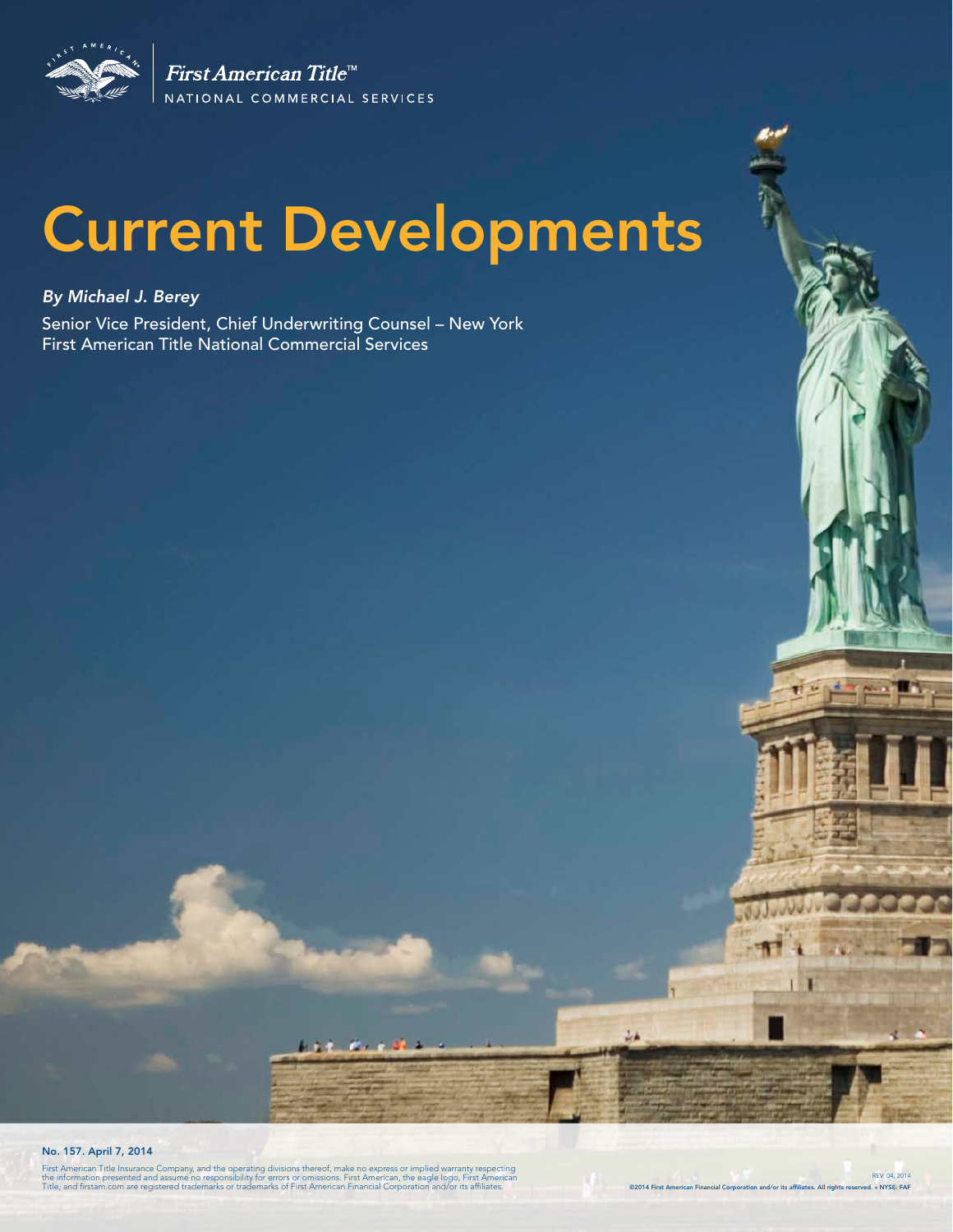### Contracts of Sale/Ethics Option 993

As reported in Current Developments issued December 20, 2007, Opinion 817 of the Committee on Professional Ethics of the New York State Bar Association dated November 2, 2007 dealt with whether an attorney's participation in a residential closing with a "seller's concession" and a "grossed up" sales price violates New York's Code of Professional Responsibility. Under the facts considered in Opinion 817, the sales price was increased by 3% to cover the purchaser's closing costs, with the seller granting the purchaser a "seller's concession" in the same amount. The purchaser obtained a mortgage based upon the increased amount. According to the Opinion:

> "…we hold that a lawyer may not ethically participate in such a 'gross up' of the actual purchase price and concomitant seller's concession unless there is neither deception nor misrepresentation at work in the transaction and its predictable consequences. At a minimum this means that the gross-up (and not merely the grossed-up purchase price) must be disclosed in the transaction documents. We are persuaded that merely reporting a 'seller's concession' may imply either that the seller has agreed to reduce the purchase price he or she would otherwise have obtained or that the reported sales price is the actual price of the property, less certain costs the seller has agreed to pay. If neither of these is the case, then reporting a concession, without more, is misleading under DR 1-102.

On the facts presented here, and for the reasons above, we conclude that participation in such transactions is unethical unless there is no unlawful conduct, and there is full disclosure in the transaction documents of the substance and effect of the transaction".

Ethics Opinion 882, dated October 14, 2011, further stated the following:

"We conclude that Rule 8.4(c) does not permit lawyers to participate in residential real estate transactions involving a grossed-up sales price that was exchanged for an equivalent seller's concession unless all documents stating the grossed-up sales price also disclose that the sales price has been increased by the amount of the seller's concession. Conversely, when a residential real estate transaction involves both a seller's concession and a grossed-up sales price, but each document stating the grossed-up sales price also discloses that the sales price has been increased by a sum equal to the seller's concession, there is no misrepresentation, and therefore no ethical violation."

The Committee on Professional Ethics has issued Opinion 993, dated November 13, 2013, stating the following:

"We adhere to the conclusions in N.Y. State 882 and N.Y. State 817. The mere existence of a seller's concession does not require a statement that the purchase price has been increased. However, when the purchase price in a sale of residential real estate has in fact been grossed up in connection with a seller's concession, then a lawyer who participates in the transaction is required to ensure that the grossing up of the price is disclosed."

Ethic Opinions 817, 882 and 893 are posted at:

https://www.nysba.org/CustomTemplates/Content.aspx?id=5228 – Opinion 817 https://www.nysba.org/CustomTemplates/Content.aspx?id=5188 – Opinion 882 https://www.nysba.org/CustomTemplates/Content.aspx?id=45372– Opinion 993

*Current Developments* | First American Title National Commercial Services | No. 157. April 7, 2014 Page 2 Page 2

.<br>Note reprinted without written permission obtained in advance from First American Title.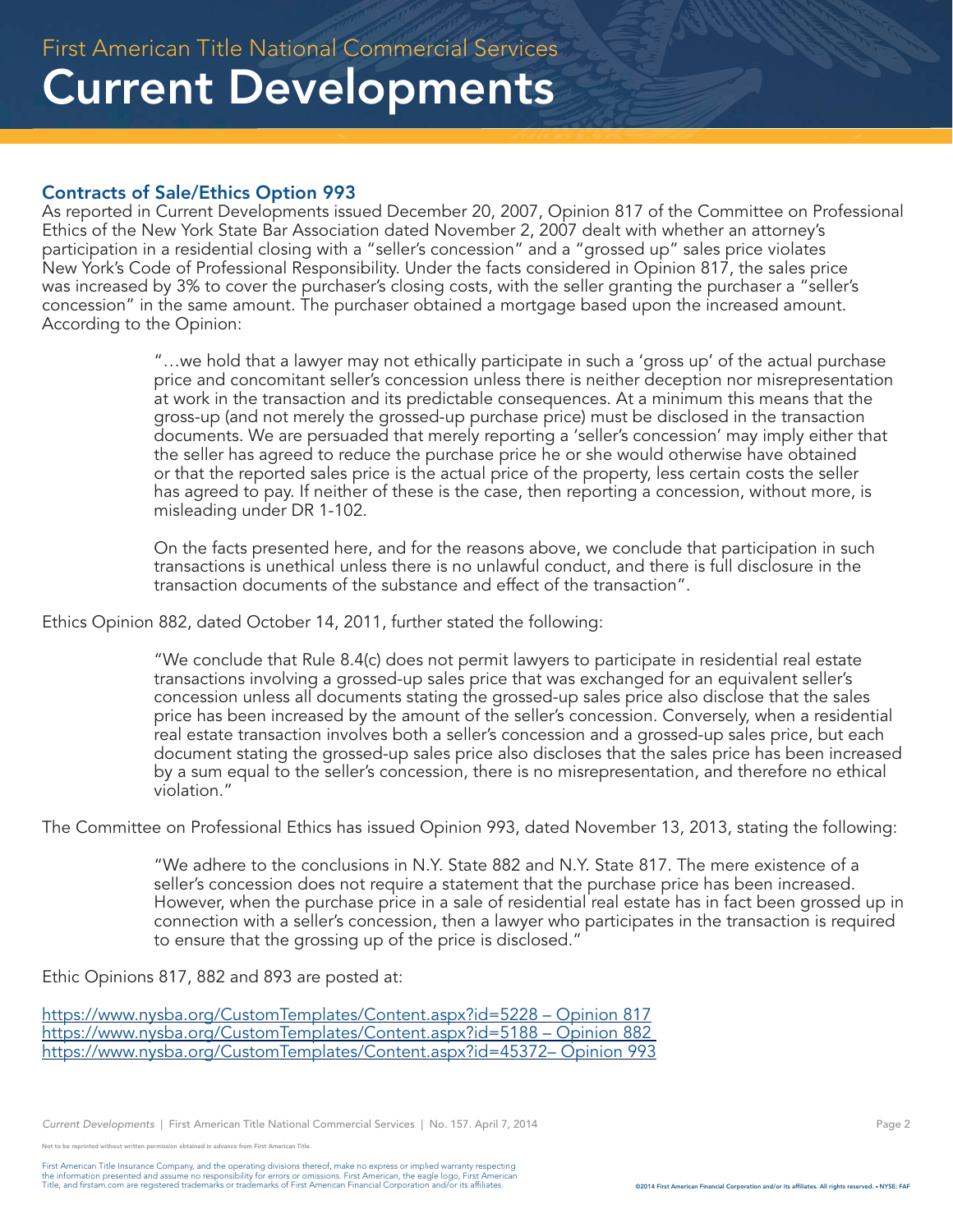### Easement by Necessity

The Defendants subdivided lot 115 and sold to the Plaintiff's predecessor in title newly created lot 215. An Action was commenced under Real Property Actions and Proceedings Law Article 15 ("Action to compel the determination of a claim to real property") for a ruling that the Plaintiff's land had the benefit of an easement by necessity for ingress and egress over an alleyway located on the easterly five feet of new lot 215. Affirming the ruling of the Supreme Court, Queens County, the Appellate Division, Second Department, held that the Plaintiff's land had an easement for access over the alleyway, directed the Defendants to remove any obstructions interfering with the use of the easement, and permanently enjoined the Defendants from interfering with the Plaintiff's access over the alleyway.

According to the Appellate Division, "[t]he Plaintiff established that the easement through the alleyway on Lot 115 was absolutely necessary to gain access to Lot 215. The Patel defendants do not dispute that Lot 215 has no direct access to a public highway or street, without the necessity of crossing a lot owned by the Patel defendants or by a third party. The plaintiff adduced proof that, upon subdivision, Lot 215 became landlocked with no access to a public highway or street…The need to use the alleyway on Lot 115 to access the property was not a mere convenience." Faviola, LLC v. Patel, decided February 19, 2014, is reported at 2014 WL 623994.

#### Lien Law

Under Lien Law Section 38 ("Itemized statement may be required of lienor"), "[a] lienor who has filed a notice of lien shall, on demand in writing, deliver to the owner or contractor making such demand a statement in writing which shall set forth the items of labor and/or material and the value thereof which make up the amount for which he claims a lien, and which shall also set forth the terms of the contract under which such items were furnished." If the lienor fails to comply with a Court Order requiring the production of such statement, the court "may make an order canceling the lien."

The Appellate Division, Third Department, affirmed an Order of the Supreme Court, Sullivan County, denying a motion to compel the mechanic to provide an itemized statement. According to the Appellate Division, there is no "unrestricted right to an itemization of labor and materials…Itemization is instead required only when it is necessary 'to apprise the owner of the details of the lienor's claim'" (citations omitted). In this case, the construction contract specified the amount to the paid, the Plaintiff asserted that it performed the construction contract in full, and the Defendant which had engaged the Plaintiff was routinely provided with invoices for the work done. Plaintiff had "sufficiently detailed the basis for its mechanic's lien, and any further itemization would be 'superfluous'…." Associated Building Services, Inc. v. Pentecostal Faith Church, decided December 12, 2013, is reported at 976 N.Y.S. 2d 699.

#### Mortgage Foreclosure

The management company was named as a Defendant in the foreclosure of a mortgage on the hotel to which it provided services. It moved for the complaint to be dismissed as against it, asserting that since the management agreement was a personal services contract, not an interest in real property, its interest could not be foreclosed. The Plaintiff countered that the Defendant was a proper party to the Action, either because the management agreement was an incumbrance on the property or the management company had a possessory interest in the property.

The Supreme Court, New York County, dismissed the complaint as to the management company. A personal services contract does not create a property interest, and, without a property interest, the management company was not a necessary party defendant under Real Property Actions and Proceedings Law Section 1311. It was also not a permissible defendant under RPAPL Section 1311 since it was not liable for payment of the debt. "…[I]n

*Current Developments* | First American Title National Commercial Services | No. 157. April 7, 2014 Page 3 Page 3

e reprinted without written permission obtained in advance from First American Title.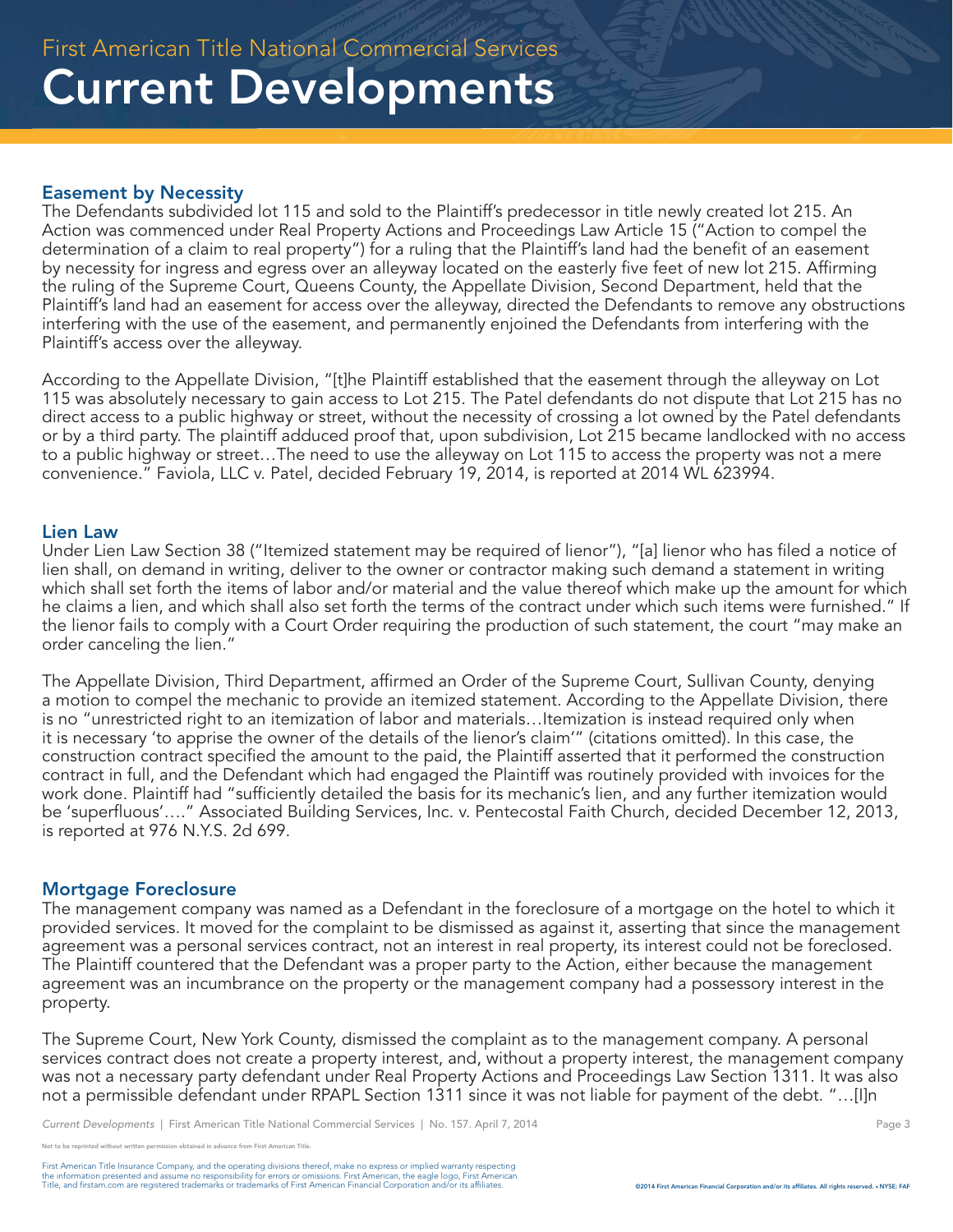certain cases, a court may exercise its discretion to order permissive joinder of a party for the protection of those who the decree will directly affect [citation omitted], here, [the management company] has asserted a contractual right…that is unrelated to the foreclosure, and 'there are no common questions of law and fact relating to the issue of plaintiff's right to foreclose' which would make permissive joinder advisable." German American Capital Corp. v. Sochin Downtown Realty LLC, decided on January 27, 2014, is reported at 2014 NY Slip Op 30308 which is posted at: http://www.courts.state.ny.us/reporter/pdfs/2014/2014\_30308.pdf

#### Mortgage Recording Tax/New York State Transfer Tax

New York State's Department of Taxation and Finance announced that the interest rate to be charged for the period April 1, 2014 – June 30, 2014 on late payments and assessments of Mortgage Recording Tax and the State's Real Estate Transfer Tax will be 7.5% per annum, compounded daily. The interest rate to be paid on refunds will be 2% per annum, compounded daily. The notice issued by the Department is posted at http://www.tax.ny.gov/pay/all/int\_curr.htm

#### Partnership

The partners of Empire State Building Associates syndicated their interests into "Participation Interests" which were sold to more than 3,000 passive investors. Plaintiffs, the holders of certain participation interests, asserted that buy-out provisions in the participation agreements, applied to the investors in connection with the transfer last October of the Empire State Building to the Empire State Realty Trust, were invalid and unenforceable under Limited Liability Company Law Section 1002 ("Procedures for merger or consolidation"). Under Section 1002(f), a member of a limited liability company dissenting as to a merger or consolidation with a limited liability company or other business entity "shall be entitled to receive in cash…the fair value of his or her membership interest… as of the close of business of the day prior to the effective date of the merger or consolidation…" The Appellate Division, First Department, affirming the ruling of the Supreme Court, New York County, held that appellants were "not 'members' in a limited liability company and therefore not entitled to the fair value appraisal protections set forth in Section 1002(f)." In Re Empire State Realty Trust Inc. Investor Litigation v. Malkin Holdings L.L.C., decided February 25, 2014, is reported at 2014 WL 700470.

#### Reverse Mortgages

An Action was commenced to foreclose a reverse mortgage entered into under the United States Department of Housing and Urban Development's Home Equity Conversion Mortgage ("HECM") program. Although the complaint did not identify the event of default, the Supreme Court, Kings County, stated that the mortgagor default was failing to pay a water bill of approximately \$5,407.24. The Court denied the Plaintiff's application for an Order of Reference and dismissed the Action.

Under 24 CFR Section 206.205 ("Property charges") as to the servicing of HECM mortgages as noted by the Court), "[i]f the mortgagor fails to pay the property charges [taxes, ground rents, flood and hazard insurance premiums and special assessments] in a timely manner, and has not elected to have the mortgagee make the payments, the mortgagee may make the payment for the mortgagor and charge the mortgagor's account. If a pattern of missed payments occurs, the mortgagee may establish procedures to pay the property charges from the mortgagor's funds as if the mortgagor elected to have the mortgagee pay the property charges under this section."

According to the Court, "[t]he remedies provided in the law for failure of the mortgagee to pay any property charges do not include foreclosure. As such, plaintiff cannot foreclose on defendant's reverse mortgage because of her default in paying the NYC water bill." Furthermore, "serving a senior citizen holding a reverse mortgage

printed without written permission obtained in advance from First American Title.

First American Title Insurance Company, and the operating divisions thereof, make no express or implied warranty respecting<br>the information presented and assume no responsibility for errors or omissions. First American end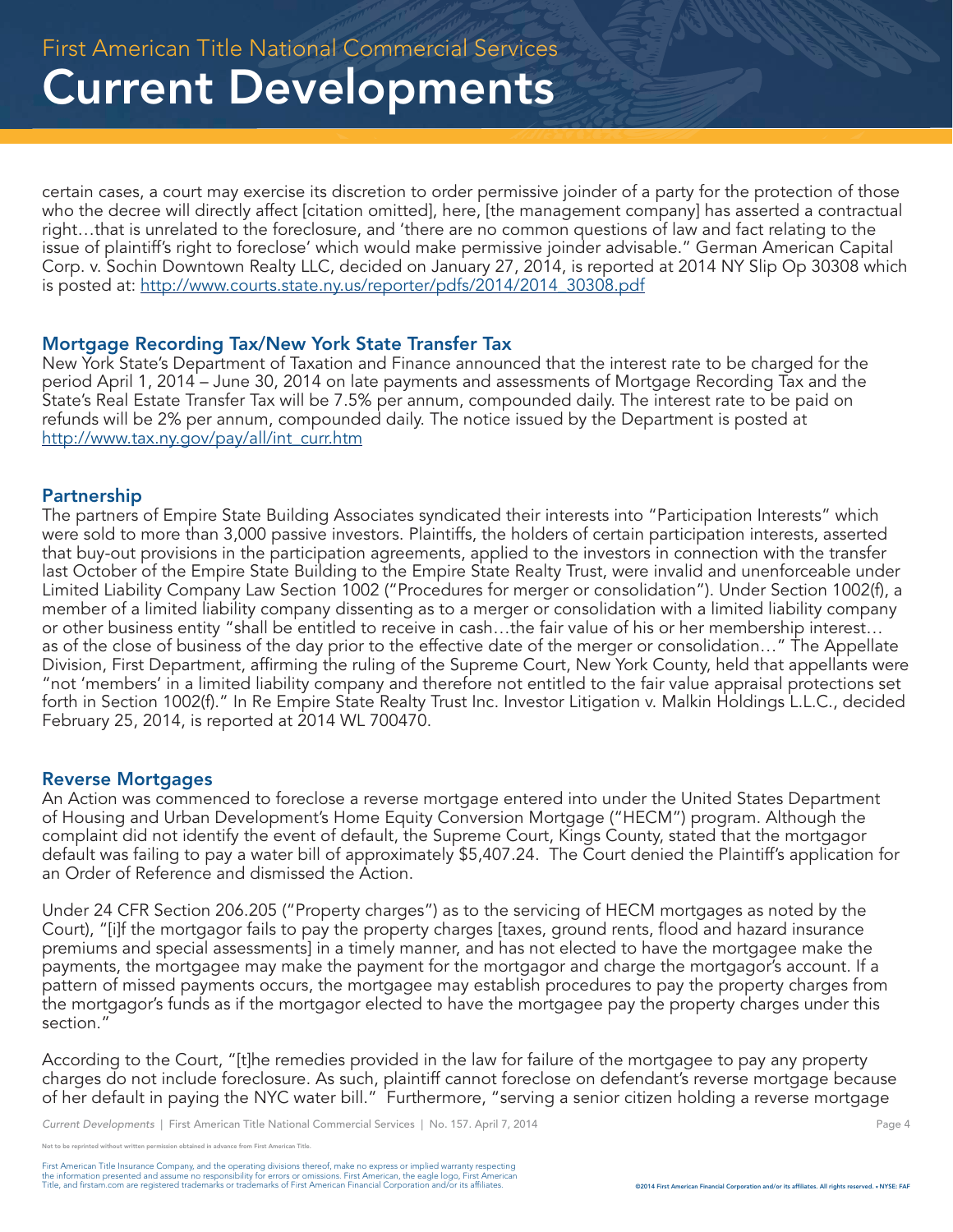with a complaint that fails to specify what the default is can only be described as unconscionable." Metlife Home Loans v. Vereen, decided February 11, 2014, is reported at 2014 WL 590210.

#### **Setbacks**

The Plaintiffs and the Defendants own adjacent properties in Rye. The Defendants intended to demolish the house on their property and replace it with a new home having a front yard setback of 44.75 feet. The Plaintiffs brought an Action seeking an injunction permanently enjoining the Defendants from construction which would violate a front yard setback on a subdivision map approved by the local Planning Commission in 1967 of at least 60 feet. The Plaintiffs alleged that the setback lines on the subdivision map are deed restrictions running with the land.

The Supreme Court, Westchester County, granted the Plaintiff's motion for summary judgment. The Appellate Division, Second Department, reversed and remitted the matter to the lower court for entry of an amended judgment holding that the setback lines drawn on the subdivision map are not deed restrictions that run with the land. According to the Appellate Division, "there is nothing in the defendants' chain of title which indicates that these setback lines are deed restrictions that run with the land." Butler v. Mathisson, decided February 26, 2014, is reported at 2014 WL 715158.

#### Surrogate's Court/Uniform Civil Rule

The Hon. A. Gail Prudenti, the Chief Administrative Judge of the Courts of the State of New York, issued an Administrative Order dated February 19, 2014, adding to the Uniform Civil Rules of the Surrogate's Court new Section 207.64, which is effective immediately. Section 207.64, "Public Access to Certain Filings", reads as follows:

> "The following documents may be viewed only by persons interested in the estate of the decedent, as defined by SCPA Section 103(39) ['any person entitled or allegedly entitled to share as beneficiary in the estate or the trustee in bankruptcy or receiver of such person…'] or their counsel, the Public Administrator or counsel thereto; counsel for any Federal, State or local government agency; or court personnel; except upon written permission of the Surrogate or Chief Clerk of the court, which shall not be unreasonably withheld:

> (1) all papers and documents in proceedings instituted pursuant to Articles 17 ["Guardians and Custodians"] or 17-A ["Guardians of Mentally Retarded and Developmentally Disabled Persons"] of the SCPA;

- (2) death certificates;
- (3) tax returns;
- documents containing social security numbers;
- (5) Firearms inventory; and
- (6) Inventory of Assets.

Section 207.64, as proposed for comment in a Memorandum dated September 30, 2013, is posted by the Unified Court System at: http://www.nycourts.gov/rules/comments/PDF/PC-PacketRule207.64.pdf

<sup>.&</sup>lt;br>he reprinted without written permission obtained in advance from First American Title.